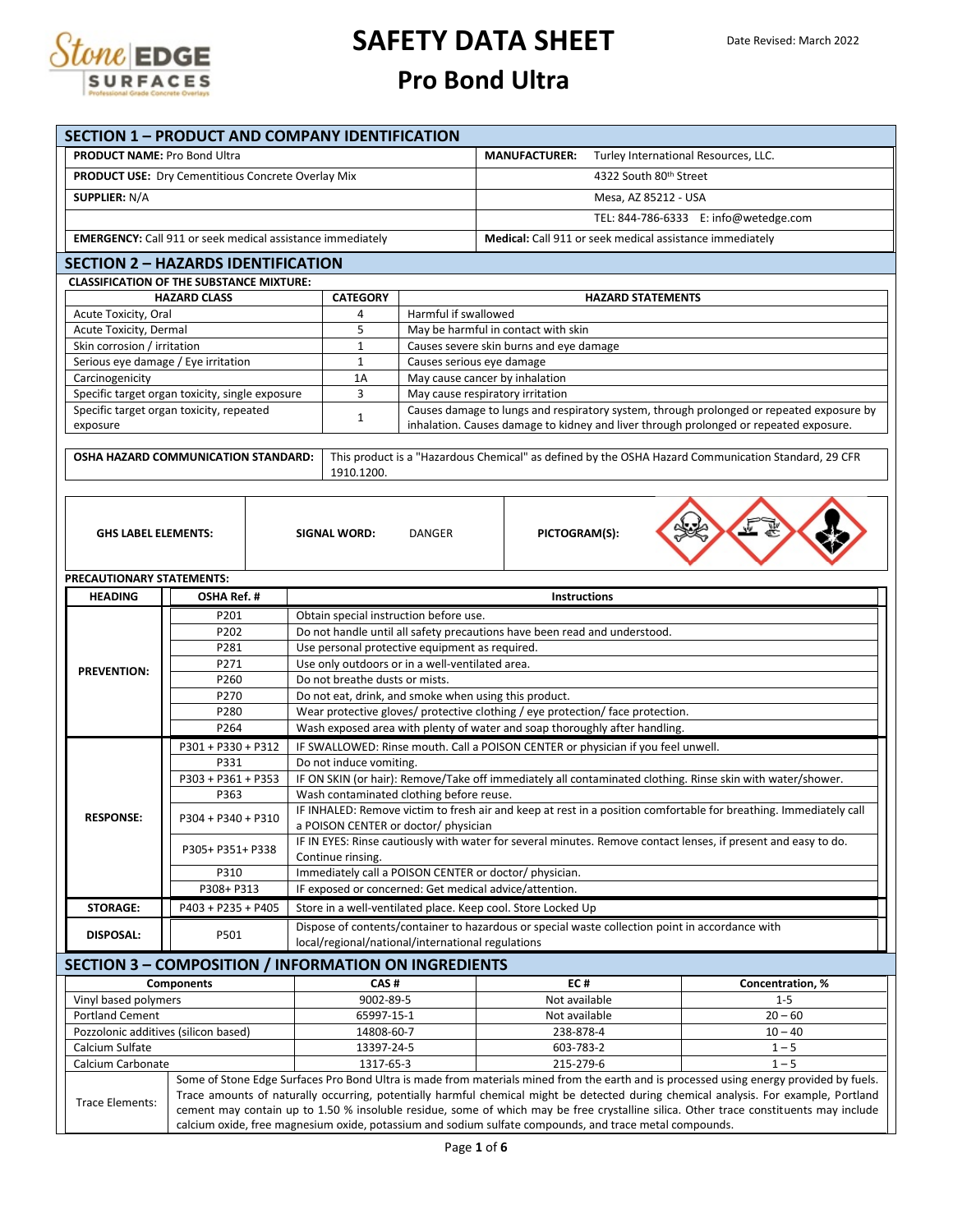

#### **Pro Bond Ultra**

|                                                                                                                                                                                                                                                                                                                                                                                                                                                                                                                                                                                                                                                                      | <b>SECTION 4 – FIRST AID MEASURES</b>                                                          |       |                                                                                                                                                                                                                                                                                                                                                                                                                                                                                                                                                                                                                                                                                                                                                                                                                                                        |  |  |  |
|----------------------------------------------------------------------------------------------------------------------------------------------------------------------------------------------------------------------------------------------------------------------------------------------------------------------------------------------------------------------------------------------------------------------------------------------------------------------------------------------------------------------------------------------------------------------------------------------------------------------------------------------------------------------|------------------------------------------------------------------------------------------------|-------|--------------------------------------------------------------------------------------------------------------------------------------------------------------------------------------------------------------------------------------------------------------------------------------------------------------------------------------------------------------------------------------------------------------------------------------------------------------------------------------------------------------------------------------------------------------------------------------------------------------------------------------------------------------------------------------------------------------------------------------------------------------------------------------------------------------------------------------------------------|--|--|--|
| <b>EMERGENCY INFORMATION: Stone Edge Surfaces Pro Bond</b><br>Ultra Mix is a gray or white cementitious mixture of cement,<br>sand, silica, and Hydrated Magnesium-Aluminum-Iron-Silicate.<br>When in contact with moisture in eyes or on skin, or when mixed<br>with water, it becomes highly caustic (pH>12) and will damage<br>or burn (as severely as third degree) the eyes or skin. Inhalation<br>may cause irritation to the moist mucous membranes of the<br>nose, throat and upper respiratory system or may cause or may<br>aggravate certain lung diseases or conditions. Use exposure<br>controls or personal protection methods described in Section 8. |                                                                                                |       | <b>EYES:</b> Immediately flush eye thoroughly with water. Continue flushing eye for at least 15<br>minutes, including under lids, to remove all particles. Call physician immediately.<br><b>SKIN:</b> Wash skin with cool water and pH-neutral soap or a mild detergent. Seek medical<br>treatment if irritation or inflammation develops or persists. Seek immediate medical<br>treatment in the event of burns.<br><b>INHALATION:</b> Remove person to fresh air. If breathing is difficult, administer oxygen. If not<br>breathing, give artificial respiration. Seek medical help if coughing and other symptoms do<br>not subside. Inhalation of large amounts of product require immediate medical attention.<br><b>INGESTION:</b> Do not induce vomiting. If conscious, have victim drink plenty of water and call<br>a physician immediately. |  |  |  |
| <b>SECTION 5 - FIREFIGHTING MEASURES</b>                                                                                                                                                                                                                                                                                                                                                                                                                                                                                                                                                                                                                             |                                                                                                |       |                                                                                                                                                                                                                                                                                                                                                                                                                                                                                                                                                                                                                                                                                                                                                                                                                                                        |  |  |  |
|                                                                                                                                                                                                                                                                                                                                                                                                                                                                                                                                                                                                                                                                      | Use an extinguishing agent suitable for the surrounding fire.<br>SUITABLE EXTINGUISHING MEDIA: |       |                                                                                                                                                                                                                                                                                                                                                                                                                                                                                                                                                                                                                                                                                                                                                                                                                                                        |  |  |  |
| UNSUITABLE EXTINGUISHING MEDIA:                                                                                                                                                                                                                                                                                                                                                                                                                                                                                                                                                                                                                                      |                                                                                                |       | Do not use water jet and halogenated compounds                                                                                                                                                                                                                                                                                                                                                                                                                                                                                                                                                                                                                                                                                                                                                                                                         |  |  |  |
| SPECIFIC HAZARDS ARISING FROM THE<br><b>CHEMICAL:</b>                                                                                                                                                                                                                                                                                                                                                                                                                                                                                                                                                                                                                |                                                                                                |       | This product is non-flammable and non-combustible. Containers at risk from fire should be cooled with water<br>spray and, if possible, removed from the danger area.                                                                                                                                                                                                                                                                                                                                                                                                                                                                                                                                                                                                                                                                                   |  |  |  |
|                                                                                                                                                                                                                                                                                                                                                                                                                                                                                                                                                                                                                                                                      | <b>HAZARDUS COMBUSTION PRODUCTS:</b>                                                           | None. |                                                                                                                                                                                                                                                                                                                                                                                                                                                                                                                                                                                                                                                                                                                                                                                                                                                        |  |  |  |
|                                                                                                                                                                                                                                                                                                                                                                                                                                                                                                                                                                                                                                                                      |                                                                                                |       |                                                                                                                                                                                                                                                                                                                                                                                                                                                                                                                                                                                                                                                                                                                                                                                                                                                        |  |  |  |

**SPECIAL PROTECTIVE EQUIPMENT AND PRECAUTIONS FOR FIRE-FIGHTERS:**

**SECTION 6 – ACCIDENTAL RELEASE MEASURES**

Firefighters should wear full protective gear.

| <b>EMERGENCY PROCEDURES:</b>                                                                                                                                                     | Keep unnecessary and unprotected personnel from entering spill area. Do not touch or walk through spilled material.                                                                                                                                                                                                                                                                                                                                                 |  |  |  |
|----------------------------------------------------------------------------------------------------------------------------------------------------------------------------------|---------------------------------------------------------------------------------------------------------------------------------------------------------------------------------------------------------------------------------------------------------------------------------------------------------------------------------------------------------------------------------------------------------------------------------------------------------------------|--|--|--|
| <b>PROTECTIVE EQUIPMENT:</b>                                                                                                                                                     | Use exposure control and personal protection methods as described in Section 8. Ensure adequate<br>ventilation/exhaust extraction. Avoid inhalation of dust and contact with skin and eyes during clean up.                                                                                                                                                                                                                                                         |  |  |  |
| <b>PROPER METHODS OF CONTAINMENT:</b>                                                                                                                                            | Collect dry material using a scoop. Avoid actions that cause dust to become airborne. Do not dry sweep. Avoid<br>inhalation of dust and contact with skin. Vacuum dust with equipment fitted with HEPA filter and place in a<br>designated labeled waste container. If material is wet, scrape up wet material and place in an appropriate container.<br>Allow the material to dry before disposal. For major spills: approach from upwind. Prevent wind dispersal. |  |  |  |
| Seal the container(s), remove from spill area and properly dispose of the waste material in accordance with existing<br><b>CLEANUP:</b><br>federal, state and local regulations. |                                                                                                                                                                                                                                                                                                                                                                                                                                                                     |  |  |  |
| <b>ENVIRONMENTAL PRECAUTIONS:</b>                                                                                                                                                | Prevent from entering into soil, ditches, sewers, waterways and/or groundwater, basements or confined areas. Large<br>spills in waterways may be hazardous due to alkalinity of the certain components of the product. Inform the relevant<br>authorities if the product has accessed waterways or other natural areas. See Section 12 for more details.                                                                                                            |  |  |  |

|                                                 | <b>SECTION 7 - HANDLING AND STORAGE</b>                                                                                                                                                                                                                                                                                                                                                                                                                                                                                                                                                                                                                                                                                                                                                                                                                                                                                                                                                                                                                                                                        |
|-------------------------------------------------|----------------------------------------------------------------------------------------------------------------------------------------------------------------------------------------------------------------------------------------------------------------------------------------------------------------------------------------------------------------------------------------------------------------------------------------------------------------------------------------------------------------------------------------------------------------------------------------------------------------------------------------------------------------------------------------------------------------------------------------------------------------------------------------------------------------------------------------------------------------------------------------------------------------------------------------------------------------------------------------------------------------------------------------------------------------------------------------------------------------|
| <b>PRECAUTIONS FOR</b><br><b>SAFE HANDLING:</b> | Do not breathe dust. Use adequate ventilation and/or dust collection methods. Use all available work practices to control dust exposures,<br>such as water sprays. Do not permit dust to collect on walls, floors, sills, ledges, machinery, or equipment. Avoid breakage of bagged<br>material or spills of bulk material. Wear appropriate respiratory, eye and skin protection. Avoid contact with skin and eyes. Wash hands<br>thoroughly after handling. Eating, drinking and smoking should be prohibited in areas where this material is handled, stored and<br>processed. Hands and/or face should be washed before eating, drinking and smoking and at the end of the shift. Remove contaminated<br>clothing and protective equipment before entering eating areas. Wash or vacuum clothing when becomes dusty. Persons with a history<br>of skin sensitization problems should not be employed in any process in which this product is used. Avoid exposure by obtaining and<br>following special instructions before use. Do not handle until all safety precautions have been read and understood. |
| <b>PRECAUTIONS FOR</b><br><b>STORAGE:</b>       | Store in original or approved alternative container protected from direct sunlight in a dry, cool and well-ventilated area away from<br>incompatible materials (see below for details) and food and drink. Keep container tightly closed and sealed until ready for use. Containers<br>that have been opened must be carefully resealed. Store bags to avoid accidental tearing, breaking, or bursting. Avoid windblown dust<br>by shielding or covering outdoor stockpiles. Protect from getting wet from atmospheric moisture and other sources.                                                                                                                                                                                                                                                                                                                                                                                                                                                                                                                                                             |
| <b>INCOMPATIBILITIES:</b>                       | Silica reacts violently with powerful oxidizing agents such as hydrofluoric acid, fluorine, boron trifluoride, chlorine trifluoride,<br>manganese trifluoride, oxygen difluoride, hydrogen peroxide, acetylene, ammonia yielding possible fire and/or explosions. Silicates<br>dissolve readily in hydrofluoric acid producing a corrosive gas silicon tetrafluoride.<br>Portland Cement is highly alkaline and will react with acids to produce a violent, heat-generating reaction. Released toxic gases or<br>vapors will depend on the acid involved. Aluminum powder and other alkali and alkaline earth elements will react in wet mortar or<br>concrete, liberating hydrogen gas. Reacts slowly with water forming hydrated compounds, releasing heat and producing a strong<br>alkaline solution until reaction is substantially complete.<br>Calcium Sulfate: Reacts with Aluminum (at high temperatures), diazomethane.<br>Calcium Carbonate: ignites on contact with fluorine and is incompatible with acids, alum, ammonium salts, and magnesium                                                   |
|                                                 |                                                                                                                                                                                                                                                                                                                                                                                                                                                                                                                                                                                                                                                                                                                                                                                                                                                                                                                                                                                                                                                                                                                |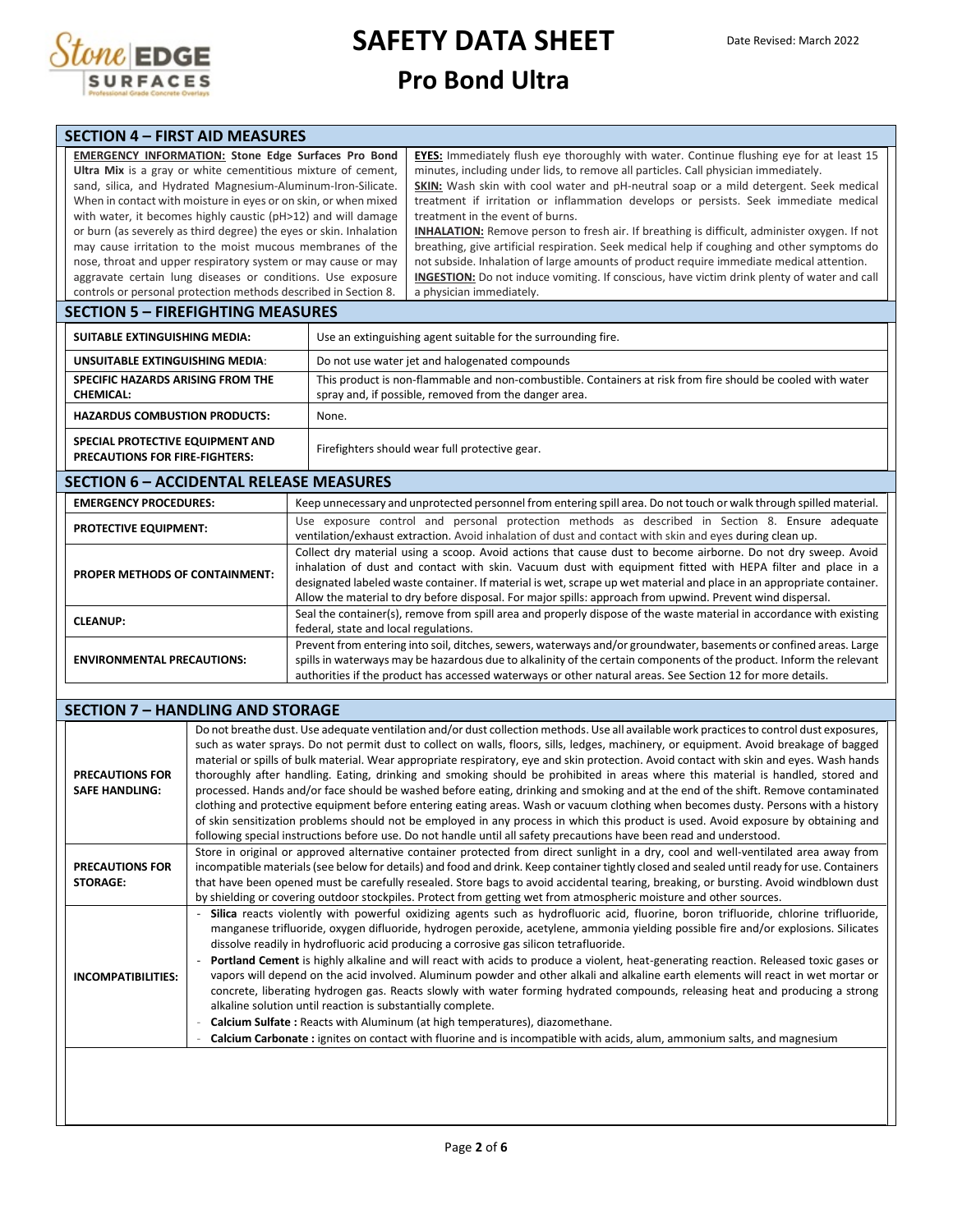

| OSHA's PERMISSABLE EXPOSURE LIMITS (PEL)                                                                                                                                                                                                                                                                                                                                                                                                                                                                                                                                                                                                                                                                                                                                                                                                                                                                                                                                                                                                                                                                          |                                                                                                                                                                                                                                                                                                                                                                                          | <b>SECTION 8 - PRECAUTIONS TO CONTROL EXPOSURE / PERSONAL PROTECTION</b> |                                            |                                                                |                                 |                                                                                |                                                |                                                                                                                                                                                                                                                                                                                                                                            |                                                                      |
|-------------------------------------------------------------------------------------------------------------------------------------------------------------------------------------------------------------------------------------------------------------------------------------------------------------------------------------------------------------------------------------------------------------------------------------------------------------------------------------------------------------------------------------------------------------------------------------------------------------------------------------------------------------------------------------------------------------------------------------------------------------------------------------------------------------------------------------------------------------------------------------------------------------------------------------------------------------------------------------------------------------------------------------------------------------------------------------------------------------------|------------------------------------------------------------------------------------------------------------------------------------------------------------------------------------------------------------------------------------------------------------------------------------------------------------------------------------------------------------------------------------------|--------------------------------------------------------------------------|--------------------------------------------|----------------------------------------------------------------|---------------------------------|--------------------------------------------------------------------------------|------------------------------------------------|----------------------------------------------------------------------------------------------------------------------------------------------------------------------------------------------------------------------------------------------------------------------------------------------------------------------------------------------------------------------------|----------------------------------------------------------------------|
|                                                                                                                                                                                                                                                                                                                                                                                                                                                                                                                                                                                                                                                                                                                                                                                                                                                                                                                                                                                                                                                                                                                   |                                                                                                                                                                                                                                                                                                                                                                                          |                                                                          |                                            |                                                                |                                 |                                                                                |                                                |                                                                                                                                                                                                                                                                                                                                                                            |                                                                      |
| <b>COMPONENTS</b>                                                                                                                                                                                                                                                                                                                                                                                                                                                                                                                                                                                                                                                                                                                                                                                                                                                                                                                                                                                                                                                                                                 |                                                                                                                                                                                                                                                                                                                                                                                          | CAS#                                                                     |                                            | <b>OSHA PEL</b><br>$mg/m^{3(e)}$                               |                                 | Cal/OSHA PEL<br>8-hour TWA,<br>mg/m <sup>3</sup>                               |                                                | <b>NIOSH REL</b><br>Up to 10-hour TWA,<br>mg/m <sup>3</sup>                                                                                                                                                                                                                                                                                                                | <b>ACGIH 2017</b><br>TLV 8hrs TWA,<br>mg/m <sup>3</sup>              |
| Vinyl based polymers                                                                                                                                                                                                                                                                                                                                                                                                                                                                                                                                                                                                                                                                                                                                                                                                                                                                                                                                                                                                                                                                                              |                                                                                                                                                                                                                                                                                                                                                                                          | 9002-89-5                                                                |                                            | n/a                                                            |                                 | n/a                                                                            |                                                | n/a                                                                                                                                                                                                                                                                                                                                                                        | n/a                                                                  |
| <b>Portland Cement:</b>                                                                                                                                                                                                                                                                                                                                                                                                                                                                                                                                                                                                                                                                                                                                                                                                                                                                                                                                                                                                                                                                                           |                                                                                                                                                                                                                                                                                                                                                                                          | 65997-15-1                                                               | (Total Dust) 10<br>(Respirable fraction) 5 |                                                                |                                 | (Total Dust) 10 mg/m <sup>3</sup><br>(Respirable fraction) 5 mg/m <sup>3</sup> |                                                | (Total Dust) 10 mg/m <sup>3</sup><br>(Respirable fraction)<br>5 mg/ $m3$                                                                                                                                                                                                                                                                                                   | $1$ mg/m <sup>3</sup> (no<br>asbestos $< 1\%$<br>crystalline silica) |
| Calcium Sulfate                                                                                                                                                                                                                                                                                                                                                                                                                                                                                                                                                                                                                                                                                                                                                                                                                                                                                                                                                                                                                                                                                                   |                                                                                                                                                                                                                                                                                                                                                                                          |                                                                          | (Total Dust) 15<br>(Respirable fraction) 5 |                                                                |                                 | (Total Dust) 10 mg/m <sup>3</sup><br>(Respirable fraction) 5                   |                                                | (Total Dust) 10 mg/m <sup>3</sup><br>(Respirable fraction) 5                                                                                                                                                                                                                                                                                                               | No Data                                                              |
| Calcium Carbonate                                                                                                                                                                                                                                                                                                                                                                                                                                                                                                                                                                                                                                                                                                                                                                                                                                                                                                                                                                                                                                                                                                 |                                                                                                                                                                                                                                                                                                                                                                                          | 1317-65-3                                                                |                                            | 15                                                             |                                 | $10 \text{ mg/m}^3$                                                            |                                                | $10 \text{ mg/m}^3$                                                                                                                                                                                                                                                                                                                                                        | No Data                                                              |
| Pozzolonic additives (silicon based)                                                                                                                                                                                                                                                                                                                                                                                                                                                                                                                                                                                                                                                                                                                                                                                                                                                                                                                                                                                                                                                                              |                                                                                                                                                                                                                                                                                                                                                                                          | 14808-60-7                                                               |                                            | No Data                                                        |                                 | .05 mg/m $3$                                                                   | .05 mg/m $3$                                   |                                                                                                                                                                                                                                                                                                                                                                            | .025 mg/m <sup>3</sup>                                               |
| <b>ENGINEERING CONTROLS:</b>                                                                                                                                                                                                                                                                                                                                                                                                                                                                                                                                                                                                                                                                                                                                                                                                                                                                                                                                                                                                                                                                                      |                                                                                                                                                                                                                                                                                                                                                                                          | applicable limits.                                                       |                                            |                                                                |                                 |                                                                                |                                                | Avoid actions that cause dust to become airborne. Use local exhaust or general dilution ventilation to control exposure within                                                                                                                                                                                                                                             |                                                                      |
|                                                                                                                                                                                                                                                                                                                                                                                                                                                                                                                                                                                                                                                                                                                                                                                                                                                                                                                                                                                                                                                                                                                   |                                                                                                                                                                                                                                                                                                                                                                                          |                                                                          |                                            |                                                                |                                 |                                                                                |                                                |                                                                                                                                                                                                                                                                                                                                                                            |                                                                      |
| <b>RESPIRATORY PROTECTION:</b>                                                                                                                                                                                                                                                                                                                                                                                                                                                                                                                                                                                                                                                                                                                                                                                                                                                                                                                                                                                                                                                                                    | PERSONAL PROTECTIVE EQUIPMENT (PPE).<br>Use local exhaust or general dilution ventilation to control dust levels below applicable exposure limits. Minimize dispersal of<br>dust into air. If local or general ventilation is not adequate to control dust levels below applicable exposure limits or when dust<br>causes irritation or discomfort, use MSHA/NIOSH approved respirators. |                                                                          |                                            |                                                                |                                 |                                                                                |                                                |                                                                                                                                                                                                                                                                                                                                                                            |                                                                      |
| <b>EYE PROTECTION:</b>                                                                                                                                                                                                                                                                                                                                                                                                                                                                                                                                                                                                                                                                                                                                                                                                                                                                                                                                                                                                                                                                                            |                                                                                                                                                                                                                                                                                                                                                                                          | not be worn when handling cement or cement containing products.          |                                            |                                                                |                                 |                                                                                |                                                | Wear safety glasses with side shields or goggles to avoid contact with eyes. In extreme dusty environments and unpredictable<br>environments, wear tight fitting unvented or indirectly vented goggles to avoid eye irritation or injury. Contact lenses should                                                                                                            |                                                                      |
| <b>SKIN PROTECTION:</b>                                                                                                                                                                                                                                                                                                                                                                                                                                                                                                                                                                                                                                                                                                                                                                                                                                                                                                                                                                                                                                                                                           |                                                                                                                                                                                                                                                                                                                                                                                          |                                                                          |                                            |                                                                |                                 |                                                                                |                                                | Wear impervious abrasion and alkali-resistant gloves, boots, long sleeve shirt, long pants or other protective clothing to prevent<br>skin contact. Promptly remove clothing dusty with Wall Mix or clothing dampened with moisture mixed with Wall mix, and<br>launder before re-use. If contact occurs, wash areas contacted by material with pH neutral soap and water. |                                                                      |
| <b>SECTION 9 - PHYSICAL AND CHEMICAL PROPERTIES</b>                                                                                                                                                                                                                                                                                                                                                                                                                                                                                                                                                                                                                                                                                                                                                                                                                                                                                                                                                                                                                                                               |                                                                                                                                                                                                                                                                                                                                                                                          |                                                                          |                                            |                                                                |                                 |                                                                                |                                                |                                                                                                                                                                                                                                                                                                                                                                            |                                                                      |
|                                                                                                                                                                                                                                                                                                                                                                                                                                                                                                                                                                                                                                                                                                                                                                                                                                                                                                                                                                                                                                                                                                                   |                                                                                                                                                                                                                                                                                                                                                                                          | Not Applicable                                                           |                                            | <b>APPERANCE:</b>                                              |                                 |                                                                                |                                                | Gray or White fine powder                                                                                                                                                                                                                                                                                                                                                  |                                                                      |
| <b>VISCOSITY</b><br><b>ODOR &amp; ODOR THRESHOLD:</b>                                                                                                                                                                                                                                                                                                                                                                                                                                                                                                                                                                                                                                                                                                                                                                                                                                                                                                                                                                                                                                                             |                                                                                                                                                                                                                                                                                                                                                                                          | Odorless                                                                 |                                            | <b>FLASH POINT:</b>                                            |                                 |                                                                                | Not Applicable, Not Flammable, Not Combustible |                                                                                                                                                                                                                                                                                                                                                                            |                                                                      |
| <b>BOILING POINT:</b>                                                                                                                                                                                                                                                                                                                                                                                                                                                                                                                                                                                                                                                                                                                                                                                                                                                                                                                                                                                                                                                                                             |                                                                                                                                                                                                                                                                                                                                                                                          |                                                                          |                                            | <b>MELTING POINT:</b>                                          |                                 | $>1000^{\circ}$ C                                                              |                                                |                                                                                                                                                                                                                                                                                                                                                                            |                                                                      |
| <b>EVAPORATION RATE:</b>                                                                                                                                                                                                                                                                                                                                                                                                                                                                                                                                                                                                                                                                                                                                                                                                                                                                                                                                                                                                                                                                                          |                                                                                                                                                                                                                                                                                                                                                                                          | Not Applicable                                                           |                                            | <b>FLAMMABILITY (SOLID/GAS)</b>                                |                                 |                                                                                | Not Applicable                                 |                                                                                                                                                                                                                                                                                                                                                                            |                                                                      |
| <b>VAPOR PRESSURE:</b>                                                                                                                                                                                                                                                                                                                                                                                                                                                                                                                                                                                                                                                                                                                                                                                                                                                                                                                                                                                                                                                                                            |                                                                                                                                                                                                                                                                                                                                                                                          | Not applicable                                                           |                                            | pH (IN WATER): (ASTM D 1293-95)<br><b>SOLUBILITY IN WATER:</b> |                                 | $12 - 13$                                                                      |                                                |                                                                                                                                                                                                                                                                                                                                                                            |                                                                      |
| <b>VAPOR DENSITY:</b>                                                                                                                                                                                                                                                                                                                                                                                                                                                                                                                                                                                                                                                                                                                                                                                                                                                                                                                                                                                                                                                                                             |                                                                                                                                                                                                                                                                                                                                                                                          | Not applicable                                                           |                                            |                                                                |                                 |                                                                                |                                                | Slightly (0.1%-1.0%)                                                                                                                                                                                                                                                                                                                                                       |                                                                      |
| <b>RELATIVE DENSITY</b>                                                                                                                                                                                                                                                                                                                                                                                                                                                                                                                                                                                                                                                                                                                                                                                                                                                                                                                                                                                                                                                                                           |                                                                                                                                                                                                                                                                                                                                                                                          | Not Applicable                                                           |                                            |                                                                | <b>UPPER/LOWER FLAMMABILITY</b> |                                                                                |                                                | Not Flammable, Not Explosive                                                                                                                                                                                                                                                                                                                                               |                                                                      |
| PARTITION COEFFICIENT: n-octano/wtr.                                                                                                                                                                                                                                                                                                                                                                                                                                                                                                                                                                                                                                                                                                                                                                                                                                                                                                                                                                                                                                                                              |                                                                                                                                                                                                                                                                                                                                                                                          | Not Applicable                                                           |                                            | <b>AUTO IGNITION TEMPERATURE</b><br>Not Flammable              |                                 |                                                                                |                                                |                                                                                                                                                                                                                                                                                                                                                                            |                                                                      |
| <b>SECTION 10 - STABILITY AND REACTIVITY</b>                                                                                                                                                                                                                                                                                                                                                                                                                                                                                                                                                                                                                                                                                                                                                                                                                                                                                                                                                                                                                                                                      |                                                                                                                                                                                                                                                                                                                                                                                          |                                                                          |                                            |                                                                |                                 |                                                                                |                                                |                                                                                                                                                                                                                                                                                                                                                                            |                                                                      |
| <b>CHEMICAL STABILITY:</b>                                                                                                                                                                                                                                                                                                                                                                                                                                                                                                                                                                                                                                                                                                                                                                                                                                                                                                                                                                                                                                                                                        |                                                                                                                                                                                                                                                                                                                                                                                          |                                                                          |                                            |                                                                |                                 | Product is stable under recommended storage conditions. Keep dry until used.   |                                                |                                                                                                                                                                                                                                                                                                                                                                            |                                                                      |
| <b>CHEMICAL REACTIVITY:</b>                                                                                                                                                                                                                                                                                                                                                                                                                                                                                                                                                                                                                                                                                                                                                                                                                                                                                                                                                                                                                                                                                       | Corrosion to Metals:                                                                                                                                                                                                                                                                                                                                                                     | Hazardous Polymerization:                                                |                                            |                                                                |                                 | Will not occur.<br>Has corrosive effects to metal.                             |                                                |                                                                                                                                                                                                                                                                                                                                                                            |                                                                      |
|                                                                                                                                                                                                                                                                                                                                                                                                                                                                                                                                                                                                                                                                                                                                                                                                                                                                                                                                                                                                                                                                                                                   |                                                                                                                                                                                                                                                                                                                                                                                          | <b>Oxidizing Properties:</b>                                             |                                            |                                                                |                                 |                                                                                | Not classified as oxidizing.                   |                                                                                                                                                                                                                                                                                                                                                                            |                                                                      |
|                                                                                                                                                                                                                                                                                                                                                                                                                                                                                                                                                                                                                                                                                                                                                                                                                                                                                                                                                                                                                                                                                                                   |                                                                                                                                                                                                                                                                                                                                                                                          |                                                                          |                                            |                                                                |                                 |                                                                                |                                                |                                                                                                                                                                                                                                                                                                                                                                            |                                                                      |
| <b>CONDITIONS TO</b><br>Unintentional contact with water or high humidity. Contact with water will result in hydration and produces (caustic) calcium<br>AVOID:<br>hydroxide and heat. Avoid generation of dust.                                                                                                                                                                                                                                                                                                                                                                                                                                                                                                                                                                                                                                                                                                                                                                                                                                                                                                  |                                                                                                                                                                                                                                                                                                                                                                                          |                                                                          |                                            |                                                                |                                 |                                                                                |                                                |                                                                                                                                                                                                                                                                                                                                                                            |                                                                      |
| Silica reacts violently with powerful oxidizing agents such as hydrofluoric acid, fluorine, boron trifluoride, chlorine trifluoride,<br>manganese trifluoride, oxygen difluoride, hydrogen peroxide, acetylene, ammonia yielding possible fire and/or explosions.<br>Silicates dissolve readily in hydrofluoric acid producing a corrosive gas silicon tetrafluoride.<br>Portland Cement is highly alkaline and will react with acids to produce a violent, heat-generating reaction. Released toxic gases<br>or vapors will depend on the acid involved. Aluminum powder and other alkali and alkaline earth elements will react in wet mortar<br><b>INCOMPATIBILITY:</b><br>or concrete, liberating hydrogen gas. Reacts slowly with water forming hydrated compounds, releasing heat and producing a<br>strong alkaline solution until reaction is substantially complete.<br>Calcium Sulfate : Reactive with oxidizing agents, acids. Incompatible with aluminum and diazomethane.<br>Calcium Carbonate: ignites on contact with fluorine and is incompatible with acids, alum, ammonium salts, and magnesium |                                                                                                                                                                                                                                                                                                                                                                                          |                                                                          |                                            |                                                                |                                 |                                                                                |                                                |                                                                                                                                                                                                                                                                                                                                                                            |                                                                      |
| Will not spontaneously occur. Adding water results in hydration and produces (caustic) calcium hydroxide. Under normal conditions<br>of storage and use, hazardous decomposition products should not be produced. In fire conditions, depending on temperature, air<br><b>HAZARDOUS</b><br><b>DECOMPOSITION:</b><br>supply and presence of other materials, decomposition products can include, but are not limited to carbon dioxide, carbon monoxide,<br>silica oxides, sulfur oxides, metal oxides.                                                                                                                                                                                                                                                                                                                                                                                                                                                                                                                                                                                                            |                                                                                                                                                                                                                                                                                                                                                                                          |                                                                          |                                            |                                                                |                                 |                                                                                |                                                |                                                                                                                                                                                                                                                                                                                                                                            |                                                                      |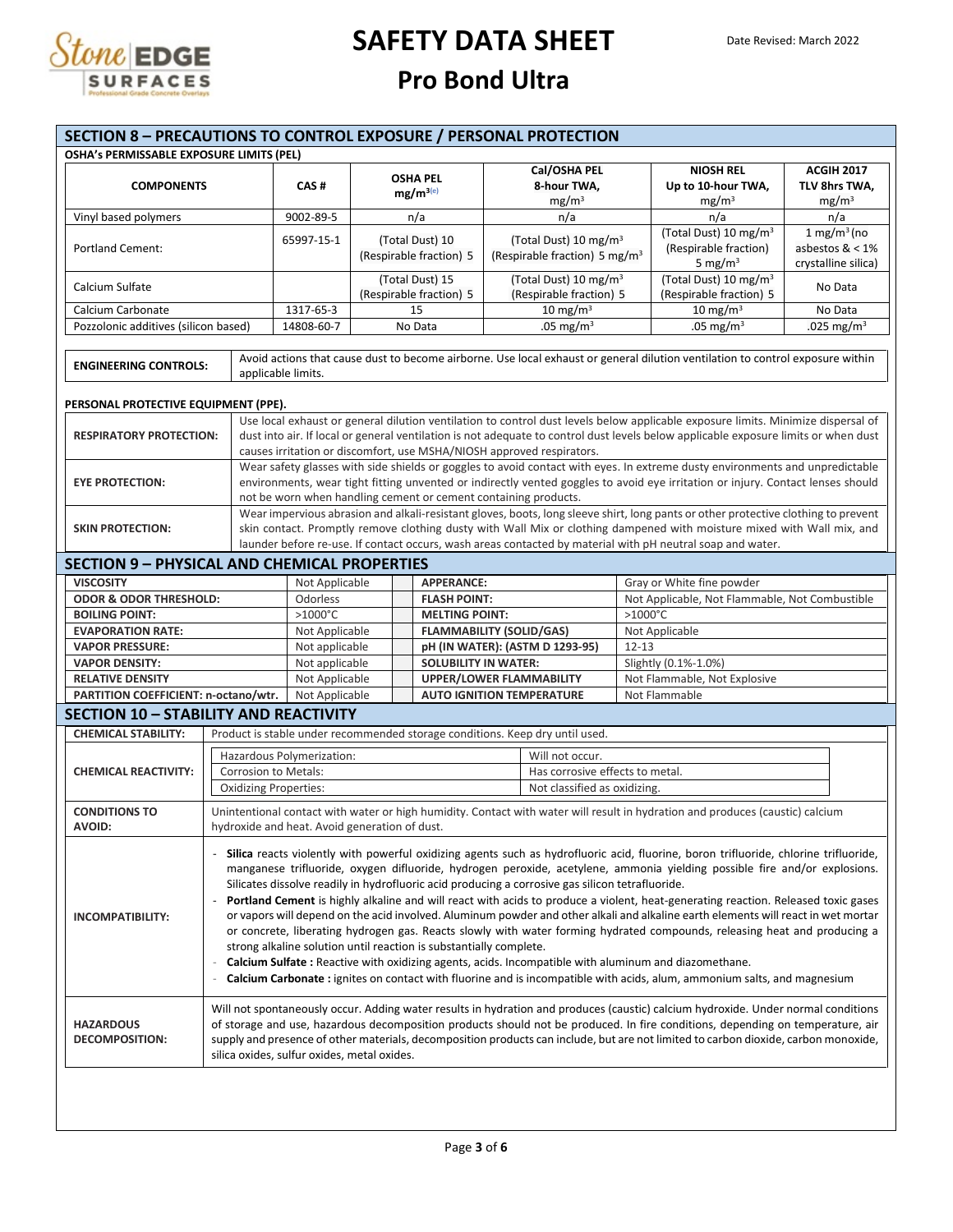

| <b>SECTION 11 - TOXOCOLOGY INFORMATION</b> |                                                                                               |                                                                                                     |                                                                                                                                                                                                                                                                                                                                                 |                                                                                                                                                                                                                                                                                                                                                                                                                                                                                                                                                                                                                                                                                                                                                          |  |  |  |  |
|--------------------------------------------|-----------------------------------------------------------------------------------------------|-----------------------------------------------------------------------------------------------------|-------------------------------------------------------------------------------------------------------------------------------------------------------------------------------------------------------------------------------------------------------------------------------------------------------------------------------------------------|----------------------------------------------------------------------------------------------------------------------------------------------------------------------------------------------------------------------------------------------------------------------------------------------------------------------------------------------------------------------------------------------------------------------------------------------------------------------------------------------------------------------------------------------------------------------------------------------------------------------------------------------------------------------------------------------------------------------------------------------------------|--|--|--|--|
|                                            | LIKELY ROUTES OF EXPOSURE:                                                                    |                                                                                                     | Skin and Eye Contact, Inhalation and Ingestion.                                                                                                                                                                                                                                                                                                 |                                                                                                                                                                                                                                                                                                                                                                                                                                                                                                                                                                                                                                                                                                                                                          |  |  |  |  |
|                                            |                                                                                               |                                                                                                     |                                                                                                                                                                                                                                                                                                                                                 |                                                                                                                                                                                                                                                                                                                                                                                                                                                                                                                                                                                                                                                                                                                                                          |  |  |  |  |
| <b>SYMPTOMS OF EXPOSURE:</b>               | <b>INGESTION:</b>                                                                             |                                                                                                     | Harmful if swallowed. Adverse symptoms may include burns to mouth, throat and stomach, abdominal pain, nausea and<br>diarrhea. Although inadvertent ingestion of small quantities of wet concrete or its dry ingredients are not known to be<br>harmful, ingestion of larger quantities can be harmful and requires immediate medical attention |                                                                                                                                                                                                                                                                                                                                                                                                                                                                                                                                                                                                                                                                                                                                                          |  |  |  |  |
|                                            | <b>INHALATION:</b>                                                                            | breathing difficulties if inhaled.                                                                  |                                                                                                                                                                                                                                                                                                                                                 | May cause respiratory tract irritation and coughing. Some ingredients may contain trace amounts of crystalline silica.<br>Exposure to these ingredients in excess of the applicable TLV or PEL (see Section 2) may cause or aggravate other lung<br>conditions. Exposure to Portland cement may cause irritation to the moist mucous membranes of the nose, throat, and<br>upper respiratory system. It may also leave unpleasant deposits in the nose. May cause allergy or asthma symptoms or                                                                                                                                                                                                                                                          |  |  |  |  |
| <b>ACUTE</b><br><b>TOXICITY</b>            | <b>SKIN CORROSION</b><br><b>SKIN IRRITATION</b>                                               | this effect after years of contact.                                                                 |                                                                                                                                                                                                                                                                                                                                                 | Exposure during the handling or mixing of the dry ingredients may cause drying of the skin with consequent mild<br>irritation or more significant effects attributable to aggravation of other conditions. Exposure to wet concrete may cause<br>more severe skin effects including thickening, cracking, or fissuring of the skin. Prolonged exposure can cause severe<br>skin damage in the form of (caustic) chemical burns. May cause skin burns. A more severe response may be expected if<br>skin is abraded (scratched or cut). The response may appear in a variety of forms ranging from a mild rash to severe skin<br>ulcers. Persons already sensitized may react to their first contact with the product. Other persons may first experience |  |  |  |  |
|                                            | <b>SERIOUS EYE</b><br><b>DAMAGE &amp;</b>                                                     |                                                                                                     |                                                                                                                                                                                                                                                                                                                                                 | Wet or Dry product may cause serious eye damage. Adverse symptoms may include tearing, redness, pain and in the<br>worst case blindness. Dust may cause abrasion of the cornea. wet concrete may cause effects ranging from moderate                                                                                                                                                                                                                                                                                                                                                                                                                                                                                                                     |  |  |  |  |
|                                            | <b>IRRITATION</b>                                                                             |                                                                                                     | eye irritation to chemical burns and blindness                                                                                                                                                                                                                                                                                                  |                                                                                                                                                                                                                                                                                                                                                                                                                                                                                                                                                                                                                                                                                                                                                          |  |  |  |  |
|                                            | <b>SPECIFIC TARGET</b><br><b>ORGAN GENERAL</b><br><b>TOXICITY:</b><br><b>SINGLE EXPOSURE:</b> |                                                                                                     |                                                                                                                                                                                                                                                                                                                                                 | This product contains components that may cause respiratory tract irritation after single exposure.                                                                                                                                                                                                                                                                                                                                                                                                                                                                                                                                                                                                                                                      |  |  |  |  |
|                                            | <b>SPECIFIC TARGET</b><br><b>ORGAN GENERAL</b><br><b>TOXICITY:</b><br><b>REPEAT EXPOSURE</b>  |                                                                                                     | handled without adequate protection.                                                                                                                                                                                                                                                                                                            | This product contains components that may cause respiratory tract irritation (asthma, bronchitis, emphysema, and<br>chronic obstructive pulmonary disease), lung disease or lung cancer, kidney disease, tuberculosis, silicosis, autoimmune<br>and kidney diseases after prolonged and repeat exposure to airborne free respirable crystalline silica if product is                                                                                                                                                                                                                                                                                                                                                                                     |  |  |  |  |
|                                            | <b>ASPIRATION</b><br><b>HAZARD:</b>                                                           | Not an aspiration hazard.                                                                           |                                                                                                                                                                                                                                                                                                                                                 |                                                                                                                                                                                                                                                                                                                                                                                                                                                                                                                                                                                                                                                                                                                                                          |  |  |  |  |
|                                            | <b>Respiratory and</b>                                                                        |                                                                                                     |                                                                                                                                                                                                                                                                                                                                                 | This product contains trace amounts of chemical (impurity) that is reported to be a skin sensitizer: present in Portland                                                                                                                                                                                                                                                                                                                                                                                                                                                                                                                                                                                                                                 |  |  |  |  |
|                                            | <b>Skin Sensitizer:</b>                                                                       | Cement at level <0.1%                                                                               |                                                                                                                                                                                                                                                                                                                                                 |                                                                                                                                                                                                                                                                                                                                                                                                                                                                                                                                                                                                                                                                                                                                                          |  |  |  |  |
|                                            | <b>Generative Cell</b><br>Mutagenicity                                                        |                                                                                                     | Risk to humans is not expected from exposure to this product                                                                                                                                                                                                                                                                                    |                                                                                                                                                                                                                                                                                                                                                                                                                                                                                                                                                                                                                                                                                                                                                          |  |  |  |  |
|                                            |                                                                                               |                                                                                                     | Pozzolonic additives<br>(silicon based)<br>CAS #: 14808-60-7:                                                                                                                                                                                                                                                                                   | IARC:<br>Group 1 (Carcinogenic to humans)<br>NTP:<br>Known to be a Human Carcinogen (Respirable size)<br>Group A2 (Suspected Human Carcinogen)<br>ACGIH:<br>Potential occupational carcinogen<br>NIOSH:                                                                                                                                                                                                                                                                                                                                                                                                                                                                                                                                                  |  |  |  |  |
|                                            |                                                                                               |                                                                                                     | <b>Portland Cement</b><br>CAS # 65997-15-1                                                                                                                                                                                                                                                                                                      | ACGIH<br>A4 - Not Classifiable as a Human Carcinogen                                                                                                                                                                                                                                                                                                                                                                                                                                                                                                                                                                                                                                                                                                     |  |  |  |  |
| <b>CHRONIC</b><br><b>TOXICITY</b>          | Carcinogenicity:                                                                              | This product<br>contains<br>components<br>reported to be<br>carcinogenic to<br>humans. Group<br>1). | Crystalline Silica<br>(QUARTZ),<br>CAS #: 14808-60-7:                                                                                                                                                                                                                                                                                           | IARC:<br>Group 1 (Carcinogenic to humans)<br>NTP:<br>Known to be a Human Carcinogen (Respirable size)<br>ACGIH:<br>Group A2 (Suspected Human Carcinogen)<br>NIOSH:<br>Potential occupational carcinogen                                                                                                                                                                                                                                                                                                                                                                                                                                                                                                                                                  |  |  |  |  |
|                                            |                                                                                               |                                                                                                     | Amorphous Silica,<br>CAS #: 7631-86-9:                                                                                                                                                                                                                                                                                                          | Group 3 (Not Classifiable as to its<br>IARC:<br>Carcinogenicity to Humans)                                                                                                                                                                                                                                                                                                                                                                                                                                                                                                                                                                                                                                                                               |  |  |  |  |
|                                            |                                                                                               |                                                                                                     | Chromium (VI)<br>Compounds,<br>CAS #: 18540-29-9:                                                                                                                                                                                                                                                                                               | IARC:<br>Group 1 (Carcinogenic to humans)                                                                                                                                                                                                                                                                                                                                                                                                                                                                                                                                                                                                                                                                                                                |  |  |  |  |
|                                            |                                                                                               |                                                                                                     | Titanium dioxide,<br>CAS #: 13463-67-7:                                                                                                                                                                                                                                                                                                         | IARC:<br>Group 2B (Possibly Carcinogenic to Humans)<br>Not classifiable as human carcinogen<br>ACGIH:                                                                                                                                                                                                                                                                                                                                                                                                                                                                                                                                                                                                                                                    |  |  |  |  |
| Reproductive<br>Toxicity:                  |                                                                                               |                                                                                                     |                                                                                                                                                                                                                                                                                                                                                 | Risk to humans is not expected from exposure to this product. However, this product contains trace amounts of chemical (impurities) that<br>are reported to cause developmental issues. Chromium (VI) Compounds, CAS #: 18540-29-9 and Methyl alcohol, CAS #: 67-56-1                                                                                                                                                                                                                                                                                                                                                                                                                                                                                    |  |  |  |  |
| General<br>Product<br>Warning:             |                                                                                               |                                                                                                     |                                                                                                                                                                                                                                                                                                                                                 | May cause cancer. Prolonged and repeated exposure to airborne free respirable crystalline silica can result in lung disease and/or lung cancer.<br>IARC states that crystalline silica in the form of quartz or cristobalite from occupational sources is carcinogenic to humans (Group 1).                                                                                                                                                                                                                                                                                                                                                                                                                                                              |  |  |  |  |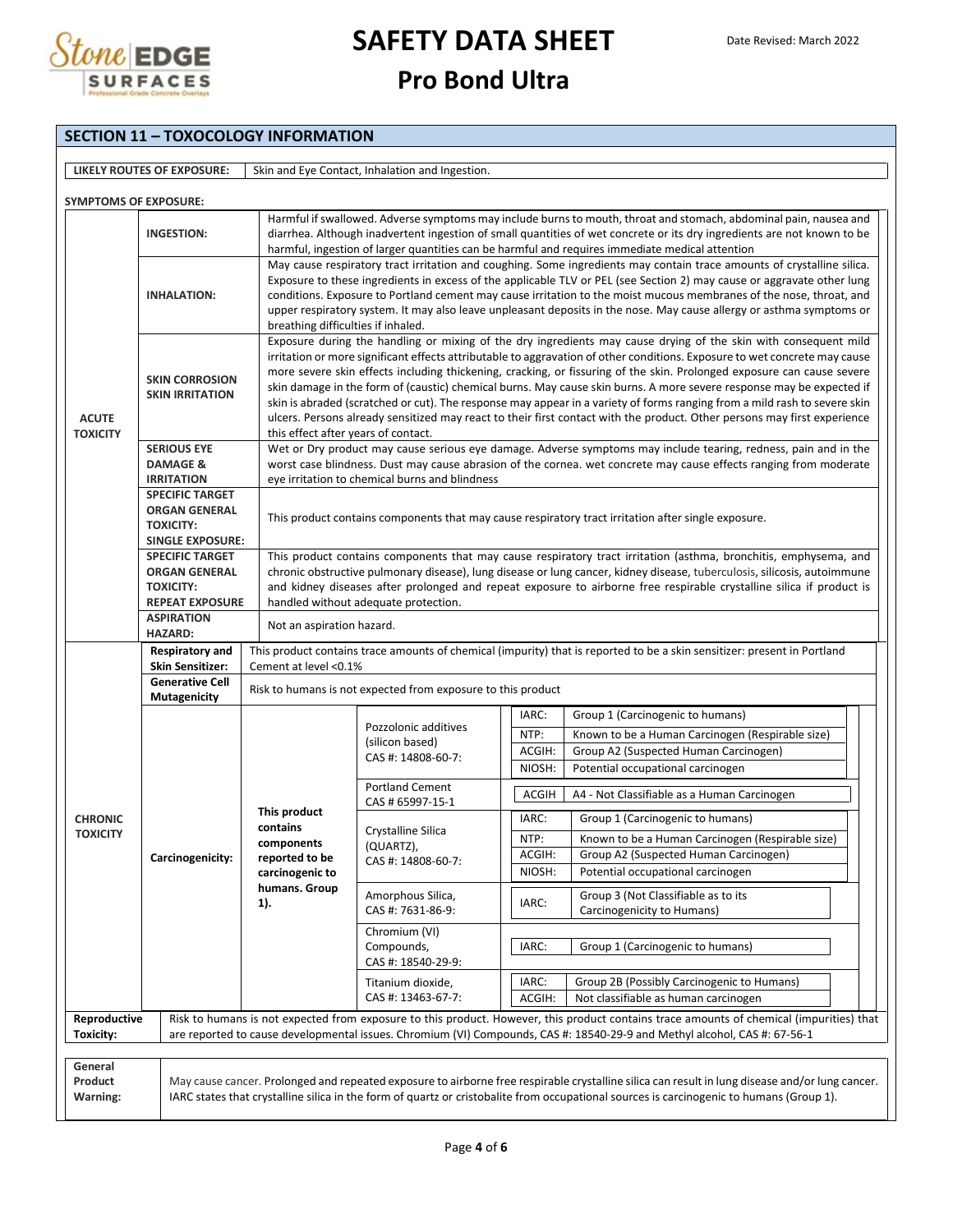

|                         |                                                                 |                | <b>SECTIONS 12 - ECOLOGICAL INFORMATION</b>                                                                                                                                                                                                                          |  |  |  |  |
|-------------------------|-----------------------------------------------------------------|----------------|----------------------------------------------------------------------------------------------------------------------------------------------------------------------------------------------------------------------------------------------------------------------|--|--|--|--|
| <b>ECOTOXICITY</b>      |                                                                 |                | Not classified as environmentally hazardous. However, this does not exclude the possibility that large or frequent spills<br>can have a harmful or damaging effect on the environment.                                                                               |  |  |  |  |
|                         | PERSISTENCE AND DEGRADABILITY:                                  |                | No information available for the product, believed to be not readily biodegradable by OECD criteria.                                                                                                                                                                 |  |  |  |  |
|                         | <b>BIOACCUMULATIVE POTENTIAL:</b>                               |                | No information is available for the product, but it is believed that no significant accumulation in organisms is expected                                                                                                                                            |  |  |  |  |
|                         | <b>MOBILITY IN SOIL:</b>                                        |                | No information is available for the product, but it is believed that mobility in soil is not expected                                                                                                                                                                |  |  |  |  |
|                         | <b>OTHER ADVERSE EFFECTS:</b>                                   |                | No information is available for the product                                                                                                                                                                                                                          |  |  |  |  |
|                         |                                                                 |                |                                                                                                                                                                                                                                                                      |  |  |  |  |
|                         |                                                                 |                | <b>ECOTOXICITY TEST RESULTS:</b> No information is available for this product mixture. Results for components, where available:                                                                                                                                      |  |  |  |  |
|                         | Pozzolonic additives                                            |                |                                                                                                                                                                                                                                                                      |  |  |  |  |
| 14808-60-7              | (silicon based)CAS #:                                           |                | Not known to be ecotoxic; no data suggests that is toxic to birds, fish, invertebrates, microorganisms or plants.                                                                                                                                                    |  |  |  |  |
|                         |                                                                 |                | Not classified as environmentally hazardous; However, this does not exclude harmful or damaging effect on the environment in the<br>case of large or frequent spills.                                                                                                |  |  |  |  |
|                         | Calcium Sulfate                                                 |                | Fish: LC50 (Fathead minnow), 96hrs: >1970 mg/L.                                                                                                                                                                                                                      |  |  |  |  |
|                         | CAS #:13397-24-5                                                |                | Biodegradability: Not applicable for the salt of inorganic compounds.                                                                                                                                                                                                |  |  |  |  |
|                         |                                                                 |                | Bioaccumulation: not expected.<br>Mobility in Soil: a low potential for adsorption to soil; however, it dissolves in presence of water.                                                                                                                              |  |  |  |  |
|                         |                                                                 | Acute toxicity |                                                                                                                                                                                                                                                                      |  |  |  |  |
|                         |                                                                 |                | Fish LC50 (Rainbow Trout), 96hrs: >10,000 mg/L                                                                                                                                                                                                                       |  |  |  |  |
|                         | Calcium Carbonate                                               |                | Aquatic invertebrates EC50 (Daphnia magna), 48hrs: >1,000 mg/L                                                                                                                                                                                                       |  |  |  |  |
|                         | CAS #: 1317-65-3                                                |                | Aquatic plants EC50 (Algae), 72hrs: >200 mg/L                                                                                                                                                                                                                        |  |  |  |  |
|                         |                                                                 |                | In solid state, this mineral is a major part of the rocks of earth's surface and is not biodegradable. Negative effect on environment                                                                                                                                |  |  |  |  |
|                         |                                                                 |                | should be therefore excluded. It is dissolved in a natural state and indispensable part of natural waters. Concentrated suspensions<br>of minerals in natural waters may have an unfavorable effect on water organisms.                                              |  |  |  |  |
|                         |                                                                 |                | <b>SECTION 13 - DISPOSAL CONSIDERATIONS</b>                                                                                                                                                                                                                          |  |  |  |  |
|                         | <b>PRODUCT DISPOSAL:</b>                                        |                | The generation of waste should be avoided or minimized wherever possible. If product becomes a waste, it does not meet criteria of                                                                                                                                   |  |  |  |  |
|                         |                                                                 |                | hazardous waste as defined in 40 CFR 261, Subpart C and D. Do not discharge or dump material into sewer system, the ground or<br>bodies of water. Spill cleanup residues may still be subject to RCRA storage and disposal requirements. Dispose waste in compliance |  |  |  |  |
|                         |                                                                 |                | with local, state and federal regulations via licensed waste disposal contractor. See Section 7 for Handling Procedures. See Section 8                                                                                                                               |  |  |  |  |
|                         |                                                                 |                | for Personal Protective Equipment recommendations                                                                                                                                                                                                                    |  |  |  |  |
|                         | <b>CONTAINER DISPOSAL:</b>                                      |                | Even after emptying, container may retain residues. Containers should be completely emptied and safely stored until appropriately                                                                                                                                    |  |  |  |  |
|                         |                                                                 |                | reconditioned or dispose of (contents/container) in accordance with local/regional/national/international regulations.                                                                                                                                               |  |  |  |  |
|                         |                                                                 |                | <b>SECTION 14 - TRANSPORTATION CONSIDERATIONS</b>                                                                                                                                                                                                                    |  |  |  |  |
|                         | Land transport, U.S. DOT:                                       |                | Non-Regulated                                                                                                                                                                                                                                                        |  |  |  |  |
|                         | Sea transport, IMDG                                             |                | Non-Regulated                                                                                                                                                                                                                                                        |  |  |  |  |
|                         | Air transport, IATA/ICAO:                                       |                | Non-Regulated                                                                                                                                                                                                                                                        |  |  |  |  |
|                         |                                                                 |                | SECTION 15 - REGULATORY INFORMATION (Non-Mandatory Section as per OSHA: Not a Complete List)                                                                                                                                                                         |  |  |  |  |
| <b>U.S. REGULATIONS</b> |                                                                 |                |                                                                                                                                                                                                                                                                      |  |  |  |  |
| <b>OSHA HCS:</b>        |                                                                 |                | This product is a "Hazardous Chemical" as defined by the OSHA Hazard Communication Standard, 29CFR 1910.1200.                                                                                                                                                        |  |  |  |  |
|                         | <b>TSCA REGULATIONS:</b><br>EPCRA Section 302 (40 CFR Part 355) |                | All components of this product are listed or are exempt from TSCA Inventory requirements under 40 CFR 720.30<br>(Emergency Response Planning, Extremely Hazardous Substance): No components are subject to the reporting.                                            |  |  |  |  |
|                         | EPCRA Section 304 (40 CFR Part 355                              |                | (Emergency Release Notification Requirements): No components are subject to the reporting.                                                                                                                                                                           |  |  |  |  |
|                         | EPCRA Sections 311 & 312                                        |                | (Hazardous Chemical Inventory Reporting, Hazard Categories): Acute Health Hazard, Chronic Health Hazard                                                                                                                                                              |  |  |  |  |
|                         |                                                                 |                | (Toxic Chemical Release Inventory Reporting): No components or impurities of this product are present above De                                                                                                                                                       |  |  |  |  |
|                         | EPCRA Section 313 40 CFR Part 372)                              |                | Minimis level and therefore do not require reporting.                                                                                                                                                                                                                |  |  |  |  |
|                         | <b>CERCLA Sections 102-103</b>                                  |                | (Hazardous Substances Release Notification): No components are subject to the reporting. Some of the components                                                                                                                                                      |  |  |  |  |
|                         | (40 CFR Part 302)                                               |                | contain trace amounts of the following chemicals that require reporting if a criterion of reportable quantity is fulfilled:<br>Fine Mineral Fibers of average diameter ≤1μm (including Crystalline Silica, CAS #: 14808-60-7 with diameter ≤1μm)                     |  |  |  |  |
| <b>CLEAN AIR ACT</b>    |                                                                 |                | Ozone Depleting Substances (ODS): This product does not contain and is not manufactured with ozone depleting substances.                                                                                                                                             |  |  |  |  |
|                         |                                                                 |                | Hazardous Air Pollutants, OSHA, Section 112(b), Table Z-1 and Table Z-3:                                                                                                                                                                                             |  |  |  |  |
|                         | <b>COMPONENT ANALYSIS - STATE</b>                               |                |                                                                                                                                                                                                                                                                      |  |  |  |  |
| <b>STATE</b>            |                                                                 |                | <b>INFORMATION</b><br>The following statement(s) are provided under the California Safe Drinking Water and Toxic Enforcement Act of 1986 (Proposition 65):                                                                                                           |  |  |  |  |
| CA                      |                                                                 |                | WARNING! This product contains chemicals known to the state of California to cause cancer, birth defects, or other reproductive harm.                                                                                                                                |  |  |  |  |
|                         |                                                                 |                |                                                                                                                                                                                                                                                                      |  |  |  |  |
|                         |                                                                 |                |                                                                                                                                                                                                                                                                      |  |  |  |  |
|                         |                                                                 |                |                                                                                                                                                                                                                                                                      |  |  |  |  |
|                         |                                                                 |                |                                                                                                                                                                                                                                                                      |  |  |  |  |
|                         |                                                                 |                |                                                                                                                                                                                                                                                                      |  |  |  |  |
|                         |                                                                 |                |                                                                                                                                                                                                                                                                      |  |  |  |  |